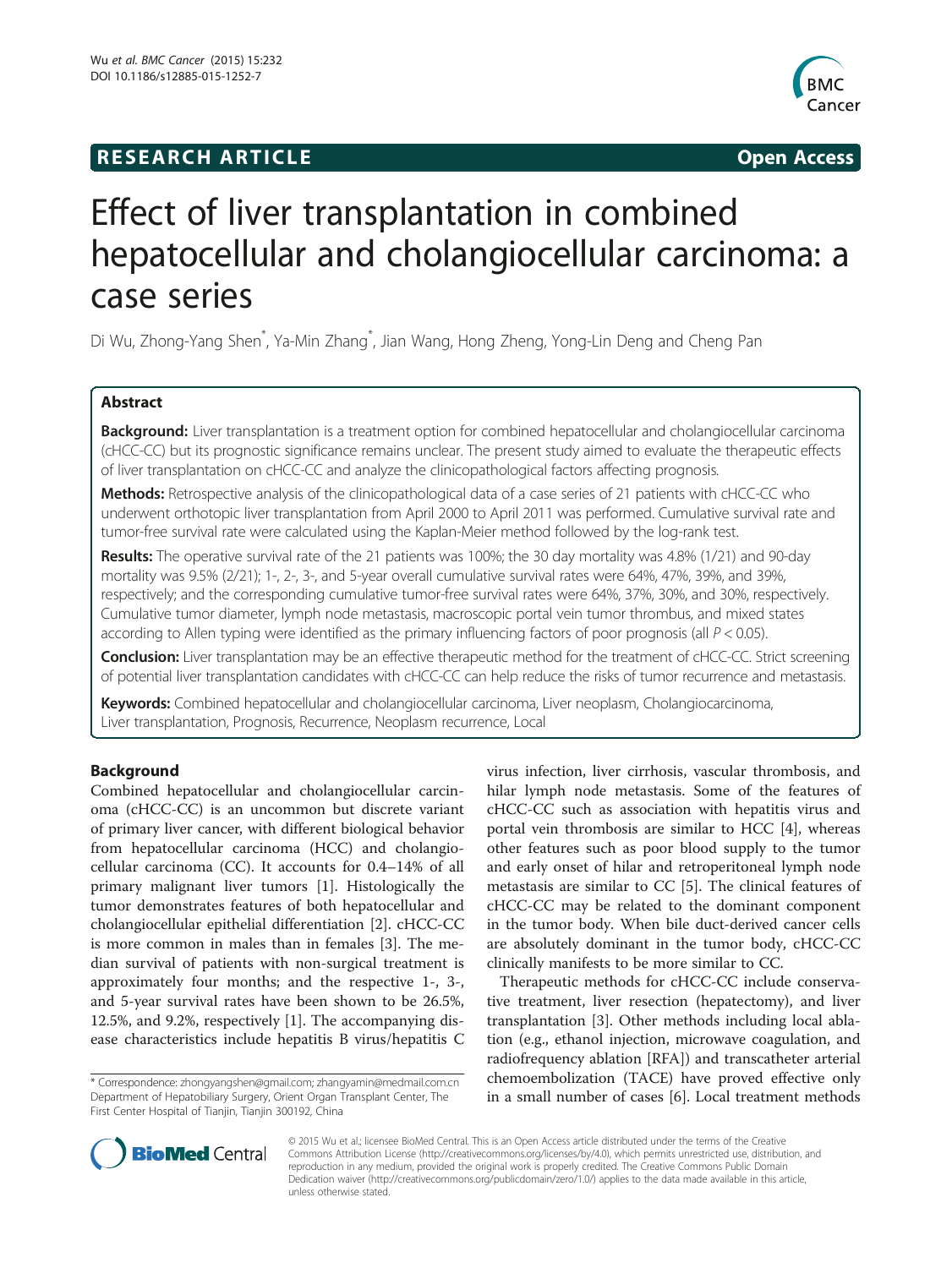such as TACE and percutaneous ethanol injection may have poor efficacy because of abundant interfibrillar substances and the poor blood supply found in cHCC-CC [[7](#page-5-0)]. Liver resection can prolong the survival of a patient with cHCC-CC who has an early tumor stage and liver function that is tolerant to resection, and has achieved postoperative median survival times of 20 to 47 months [\[1](#page-5-0)].

Liver transplantation provides an option for the treatment of cHCC-CC in patients intolerant to liver resection [\[8](#page-5-0)]. The advantages of liver transplantation are better dissection of lymph nodes, elimination of background diseases of liver cancer, and no postoperative risk of liver dysfunction due to liver resection. Patients with cHCC-CC receiving liver transplantation have shown better survival than the same-stage patients with cHCC-CC undergoing hepatectomy [[3,8\]](#page-5-0). Similarly, liver transplant recipients with HCC have better survival rates than patients with cHCC-CC [[9\]](#page-5-0).

The clinical outcome of liver transplantation in patients with hepatocellular carcinoma (HCC) is well defined. But, there are fewer clinical reports available on liver transplantation in the treatment of cHCC-CC, and factors relevant to its prognosis remain unclear. The present study aimed to explore the clinical efficacy of liver transplantation in patients with cHCC-CC and evaluate the effects of different clinicopathological factors on prognosis of cHCC-CC. This information should add important data to that already available on the best treatment option for patients with cHCC-CC and whether liver transplant should be selected.

#### Methods

#### Clinical data

From April 2000 to April 2011, a cases series of 21 patients with cHCC-CC who underwent orthotopic liver transplantation (OLT) were selected from the First Center Hospital of Tianjin (Tianjin, China). This study was approved by the ethics committee of the First Center Hospital of Tianjin (E2014008L) and complied with the Declaration of Helsinki, and all participants provided written informed consent.

The cases included male patients whose diagnoses were pathologically confirmed as cHCC-CC with an age of onset of 35 to 65 years (mean age, 53 years). Twenty patients had hepatitis (fifteen with hepatitis B, four with hepatitis C, and one with hepatitis B and C) and one patient did not have hepatitis. According to the Child-Pugh classification of severity of liver disease, patients with cHCC-CC were classified as follows: sixteen patients with Grade A liver disease, three patients with Grade B liver disease, and two patients with Grade C liver disease. Prior to liver transplantation, 13 patients had not received preoperative adjuvant therapy. While eight patients had received preoperative adjuvant therapy including TACE and/or

radiofrequency ablation (RFA,  $n = 7$ ) and chemotherapy pump placement  $(n = 1)$ . The patients' preoperative serum α-fetoprotein (AFP) level (n = 13) was >20 ng/mL and preoperative carbohydrate antigen 19–9 (CA 19–9) level  $(n = 12)$  was  $\geq$  37U/mL.

Intraoperatively resected liver tissues were used for routine histopathological examinations. In the 21 cases 18 patients had cirrhosis while the remaining three patients had no cirrhosis. Five patients had single tumors, eight patients had 2 to 3 tumors, and eight patients had  $\geq$  4 tumors. Twelve patients had tumor lesions in the right lobe, while the remaining nine patients had tumor lesions in both the right and left lobes of the liver. Cumulative tumor diameter (the maximal diameter of single tumors or the sum of tumor diameters for multi-tumors) was ≤5 cm in four patients, 5 to 10 cm in seven patients, and >10 cm in ten patients. Patients also had accompanying diseases such as hilar lymph node metastasis  $(n = 5)$ , macroscopic portal vein tumor thrombus  $(n = 8)$ , and microvascular thrombosis (n = 14). The component in HCC was moderately or well differentiated in sixteen patients and poorly differentiated in five patients. The component in CC was moderately or well differentiated in twelve patients and poorly differentiated in nine patients. According to the typing method of Allen et al., [\[10\]](#page-5-0) there were twelve patients in the separation state, three patients in the collision state, and six patients in the mixed state.

All 21 patients underwent conventional non-bypass OLT from a cadaver donor of the same blood type. Postoperatively, the patients received a standard triple immunosuppressive therapy with hormone + tacrolimus  $(FK506)$  + mycophenolate mofetil  $(CellCept<sup>e</sup>)$  for three months. Thereafter, tacrolimus (FK506) was administered individually to maintain blood trough concentration at 3 to 6 ng/mL.

#### Follow-up

All patients were either hospitalized or visited as outpatients for follow-up. There were no patients lost to follow up. The patients were re-examined postoperatively by abdominal ultrasound, chest x-ray, and blood tests (serum AFP and CA 19–9 measurements) monthly, and at six months and quarterly thereafter. The patients underwent a chest and abdominal computed tomography scan, and bone scan for diagnosis of tumor recurrence. The time and cause of death were followed up.

#### Statistical analysis

Data were statistically analyzed using SPSS, version 15.0 (SPSS Inc., Chicago, IL, USA). Cumulative survival rate and tumor-free survival rate were calculated using the Kaplan-Meier method, followed by the log-rank test for univariate analysis. A P-value of less than 0.05 was considered statistically significant.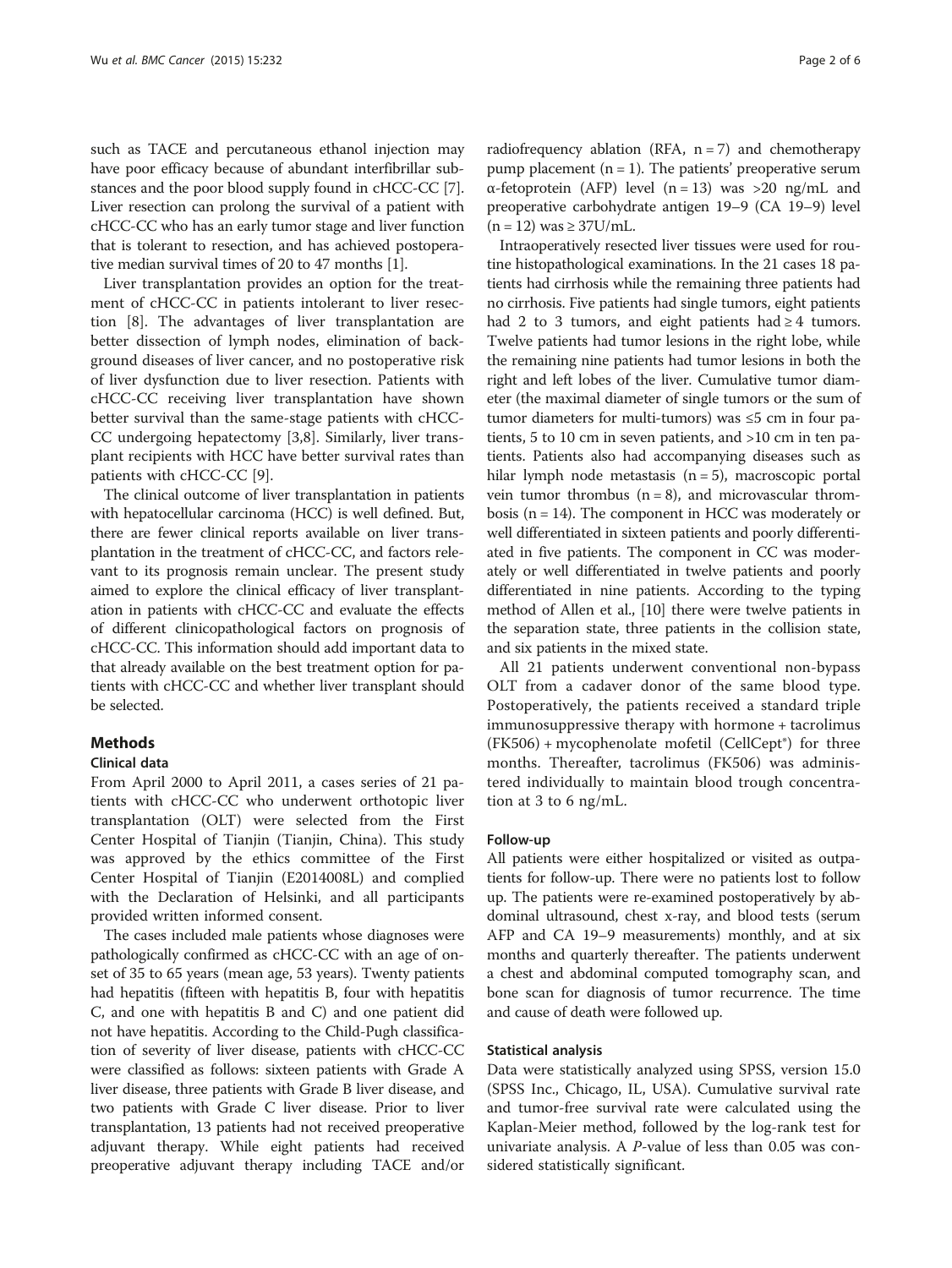#### Results

#### Follow-up results

As of April 2013, 14 recipients of liver transplants survived over a year. In the 21 case series, the operative survival rate of the patients was 100%, the 30 day mortality was 4.8% (1/21) and 90-day mortality was 9.5% (2/21). One patient died due to an aneurysm rupture and bleeding during the first postoperative month. Another two patients died due to lung infection two and four months postoperatively. 8 of the 21 patients recurred or died of procedure related events within 6 months of transplant. Among these 8 patients, 3 had lymph nodes metastases.

The cumulative 1-, 2-, 3-, and 5-year overall survival rates of the 21 patients with cHCC-CC were 64%, 47%, 39%, and 39%, respectively (Figure 1).

The cumulative 1-, 2-, 3, and 5-year tumor-free survival rates of the patients with cHCC-CC were 64%, 37%, 30%, and 30%, respectively (Figure 2).

The median survival time of the 21 patients with cHCC-CC was 23 months.

#### Univariate analysis

The univariate analysis of relevant clinicopathological factors showed that the influencing factors of poor prognosis included cumulative tumor diameter, lymph node metastasis, macroscopic portal vein tumor thrombus, and mixed states according to Allen type (all  $P < 0.05$ ) (Table [1\)](#page-3-0).





#### Baseline characteristics of patients whose tumor recurred within 1 or 2 years

Of the 21 patients, 7 showed recurrence of tumors during the first year (33.3%) and 11 within 2 years (52.4%) (Table [2\)](#page-4-0). The patients that had tumor recurrence within 1 year showed mean tumor sizes of  $11.86 \pm 2.90$  cm in diameter and within 2 years  $11.00 \pm 4.13$  cm in diameter. Patients whose tumor recurred within 1 or 2 years had similar presence of lymph node metastases, 2/7 (28.6%) and 3/11 (27.3%), respectively. Of the patients with tumor recurrence within 2 years, 9 (81.8%) had cirrhosis (Table [2\)](#page-4-0).

#### **Discussion**

Although relatively rare, cHCC-CC accounts for 0.4– 14% of primary liver cancers [\[1](#page-5-0)]. There is some evidence that liver transplantation may be the best available treatment for improving survival rates [\[3,9](#page-5-0)]. The aim of this investigation was to retrospectively assess the outcomes of patients with cHCC-CC undergoing liver transplant and to investigate the factors that might be involved in the prognosis of the patients. We found that the fiveyear overall survival rate was 39%. Univariate analysis suggests that prognosis is related to the clinicopathological factors of cumulative tumor diameter, lymph node metastasis, macroscopic portal vein tumor thrombus and mixed states according to Allen type.

In the present study, the cHCC-CC disease manifestations of the 21 male patients were as follows: combined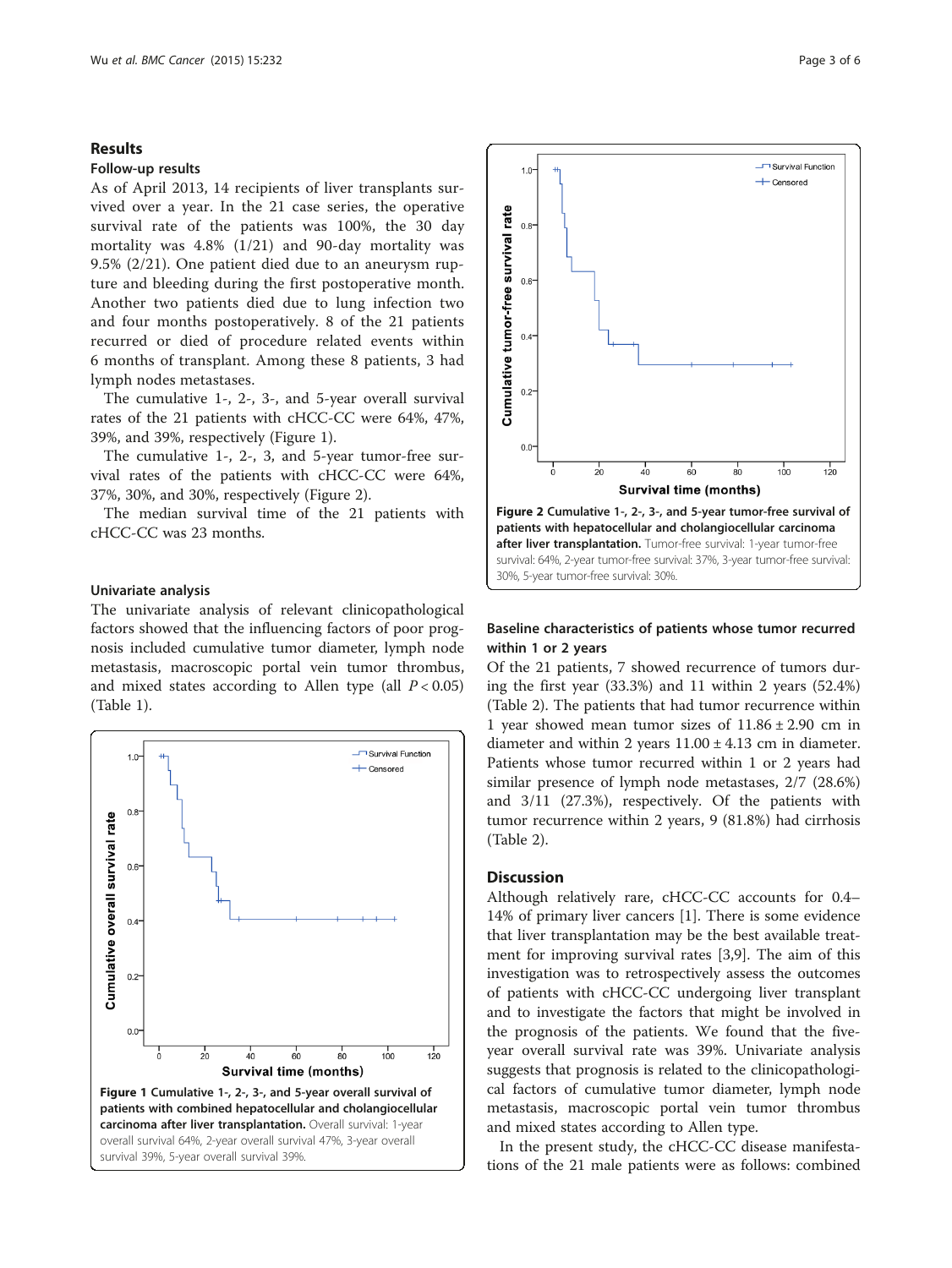#### <span id="page-3-0"></span>Table 1 Effects of different clinicopathological factors on the survival of patients with combined hepatocellular and cholangiocellular carcinoma after liver transplantation

| <b>Prognostic factors</b>              | Cases<br>(%) | Mean survival<br>time (month) | P-value |  |
|----------------------------------------|--------------|-------------------------------|---------|--|
| Age                                    |              |                               |         |  |
| <50-year                               | 7 (33%)      | $50.8 \pm 18.1$               | 0.899   |  |
| $\geq$ 50-year                         | 14 (67%)     | $45.0 \pm 11.8$               |         |  |
| Preoperative treatment                 |              |                               |         |  |
| None                                   | 13 (62%)     | $46.7 \pm 12.3$               | 0.769   |  |
| TACE, RFA, or chemotherapy             | 8 (38%)      | $49.0 \pm 14.1$               |         |  |
| Preoperative AFP                       |              |                               |         |  |
| $<$ 20 ng/mL                           | 8 (38%)      | $44.0 \pm 17.2$               | 0.898   |  |
| $\geq$ 20 ng/mL                        | 13 (62%)     | $37.1 \pm 9.5$                |         |  |
| Preoperative CA19-9                    |              |                               |         |  |
| <37U/mL                                | 9 (43%)      | $53.6 \pm 15.8$               | 0.268   |  |
| ≥37U/mL                                | 12 (57%)     | $48.8 \pm 8.9$                |         |  |
| Child-Pugh Grading                     |              |                               |         |  |
| Grade A                                | 16 (76%)     | $47.3 \pm 13.1$               | 0.347   |  |
| Grade B                                | 3 (14%)      | $39.1 \pm 9.1$                |         |  |
| Grade C                                | 2 (10%)      | $53.6 \pm 12.0$               |         |  |
| Cirrhosis*                             |              |                               |         |  |
| No                                     | 3 (14%)      | $9.0 \pm 1.0$                 | 0.031   |  |
| Yes                                    | 18 (86%)     | $52.8 \pm 11.1$               |         |  |
| Tumor distribution                     |              |                               |         |  |
| Right lobe                             | 12 (57%)     | $53.5 \pm 12.9$               | 0.265   |  |
| Double lobes                           | 9 (43%)      | $41.3 \pm 10.2$               |         |  |
| Cumulative tumor diameter*             |              |                               |         |  |
| $\leq$ 5 cm                            | 4 (19%)      | $83.5 \pm 16.9$               | 0.047   |  |
| $5-10$ cm                              | 7 (33%)      | $32.8 \pm 10.1$               |         |  |
| $>10$ cm                               | 10 (48%)     | $17.7 \pm 4.0$                |         |  |
| Tumor quantity                         |              |                               |         |  |
| Singular                               | 5 (24%)      | $37.3 \pm 19.2$               | 0.084   |  |
| $2 - 3$                                | 8 (38%)      | $50.3 \pm 14.8$               |         |  |
| $\geq 4$                               | 8 (38%)      | $34.3 \pm 13.0$               |         |  |
| Lymph node metastasis*                 |              |                               |         |  |
| Yes                                    | 5 (24%)      | $14.0 \pm 6.1$                | 0.039   |  |
| Nο                                     | 16 (76%)     | $54.7 \pm 11.7$               |         |  |
| HCC differentiation                    |              |                               |         |  |
| Intermediate to well<br>differentiated | 16 (76%)     | $54.3 \pm 15.2$               | 0.074   |  |
| Poorly differentiated                  | 5 (24%)      | $45.6 \pm 12.1$               |         |  |
| CC differentiation                     |              |                               |         |  |
| Intermediate to well<br>differentiated | 12 (57%)     | $56.7 \pm 9.3$                | 0.083   |  |
| Poorly differentiated                  | 9 (43%)      | $41.0 \pm 13.8$               |         |  |

#### Table 1 Effects of different clinicopathological factors on the survival of patients with combined hepatocellular and cholangiocellular carcinoma after liver transplantation (Continued)

| Macroscopic thrombosis* |                          |          |                            |       |  |  |  |
|-------------------------|--------------------------|----------|----------------------------|-------|--|--|--|
|                         | Yes                      | 8 (38%)  | $21.0 + 5.1$               | 0.028 |  |  |  |
|                         | No                       |          | $13(62\%)$ $57.9 \pm 13.1$ |       |  |  |  |
|                         | Microvascular thrombosis |          |                            |       |  |  |  |
|                         | Yes                      | 14 (67%) | $42.5 + 12.5$              | 0.226 |  |  |  |
|                         | No                       | 7 (33%)  | $58.8 + 14.9$              |       |  |  |  |
| Allen typing*           |                          |          |                            |       |  |  |  |
|                         | Separation/collision     | 15 (71%) | $47.9 + 9.9$               | 0.037 |  |  |  |
|                         | Mixed                    | 6(29%)   | $21.3 + 14.2$              |       |  |  |  |

Note: AFP = alpha-fetoprotein; CA19-9 = carbohydrate antigen 19–9; CC = cholangiocellular carcinoma; HCC = hepatocellular carcinoma; RFA = radio frequency ablation; TACE = transcatheter arterial chemoembolization. \* by the log-rank test,  $P < 0.05$ .

hepatitis accounted for 95% (20/21), cirrhosis accounted for 86% (18/21), vascular invasion accounted for 67% (14/21), and lymph node metastasis accounted for 24% (5/21). The present study results are consistent with the data previously reported in the literature [\[6,11,12](#page-5-0)]. Kassahun and Hauss [[1\]](#page-5-0) comprehensively analyzed 424 cases of cHCC-CC in eighteen reports and indicated that hepatitis virus infection plays an important role in the pathogenesis of cHCC-CC. However, any differences in the mechanisms underlying the pathogenesis of HCC and cHCC-CC remain unclear.

In the present study, postoperative cumulative 1-, 2-, 3-, and 5-year survival rates of patients with cHCC-CC treated by liver transplantation were 64%, 47%, 39%, and 39%, respectively; and the corresponding cumulative tumor-free survival rates were 64%, 37%, 30%, and 30%. The overall survival rate of patients who underwent surgical OLT was better than the rates for non-surgical treatment as reported previously in the literature [\[6](#page-5-0)]. And the five-year overall survival was similar to previous studies that have evaluated this measure although lower than recent reports of 41% [\[3\]](#page-5-0), 50% [[13\]](#page-5-0) and 60% [[14](#page-5-0)] it was better than another at 16% [\[15\]](#page-5-0). These values are generally from small populations of patients because of the rarity of this disease so the values may reflect different patient pathological factors.

Tumor size and number, vascular invasion, and lymph node metastasis are important prognostic factors of liver transplantation in HCC [\[16,17](#page-5-0)]. In the present study the results of the univariate analysis showed that the cumulative tumor diameter, macrovascular invasion, and lymph node metastasis significantly affected the postoperative survival of patients with cHCC-CC (all  $P < 0.05$ ). Preoperative diagnosis of lymph node metastasis is difficult due to a lack of specificity in imaging studies. This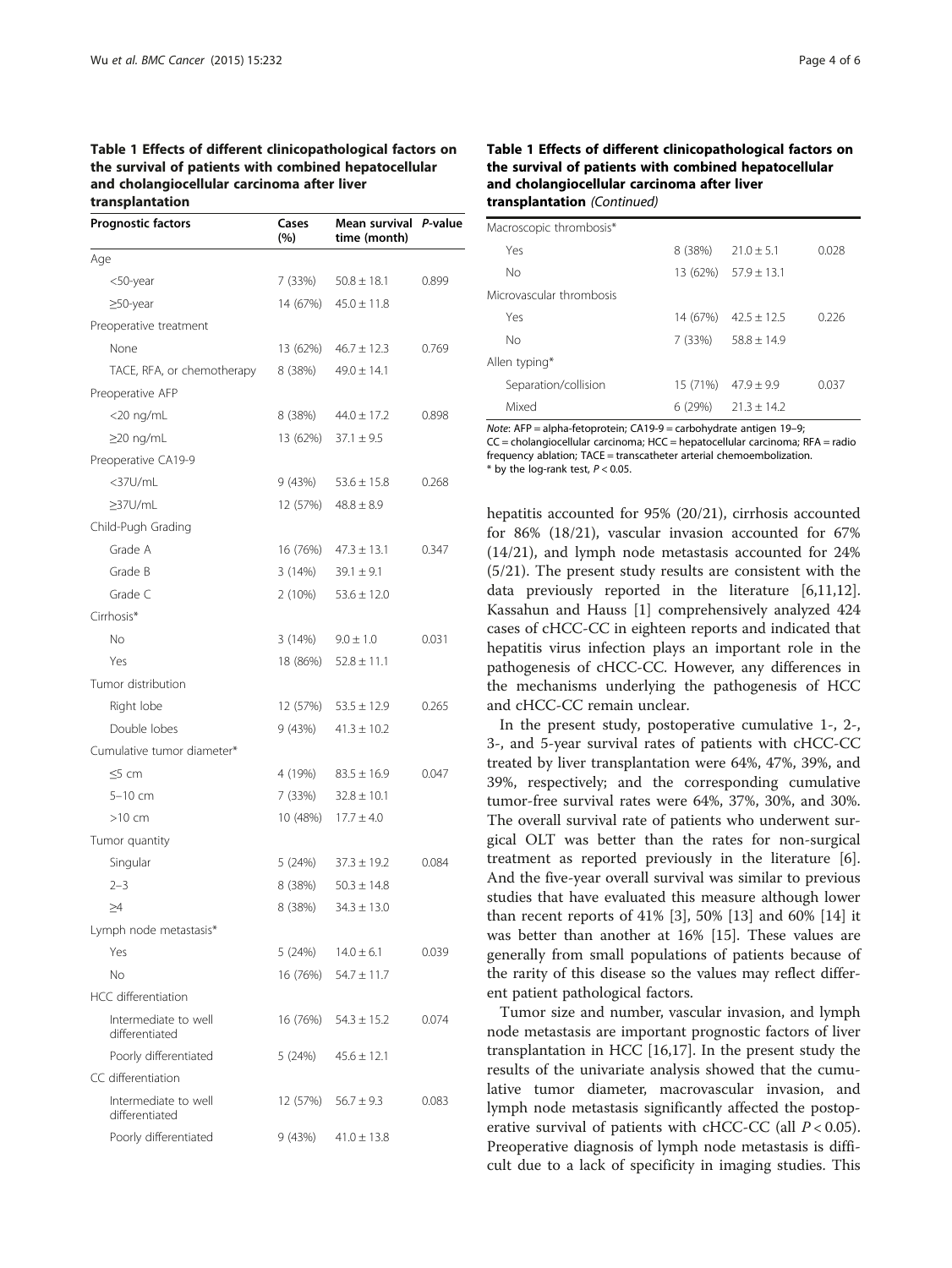| Patients (n)              | Age (years) | Free-tumor<br>survival time<br>(months) | (months)       | Survival time Cumulative tumor<br>diameter (cm) | Tumor<br>quantity | metastasis | thrombosis | Lymph node Macroscopic Microvascular Cirrhosis<br>thrombosis |           |
|---------------------------|-------------|-----------------------------------------|----------------|-------------------------------------------------|-------------------|------------|------------|--------------------------------------------------------------|-----------|
| Recurred within<br>1 year |             |                                         |                |                                                 |                   |            |            |                                                              |           |
| $\overline{2}$            | 61          | 5                                       | 10             | 14                                              | 3                 | No         | No         | Yes                                                          | Yes       |
| $\overline{4}$            | 54          | $\overline{4}$                          | 10             | 8                                               |                   | No         | No         | Yes                                                          | <b>No</b> |
| 5                         | 59          | 8                                       | 13             | 12                                              | 5                 | Yes        | No         | Yes                                                          | Yes       |
| $\overline{7}$            | 43          | 6                                       | 11             | 7                                               |                   | No         | No         | No                                                           | Yes       |
| 8                         | 35          | 3                                       | 5              | 15                                              | 6                 | No         | Yes        | Yes                                                          | Yes       |
| 10                        | 40          | 4                                       | $\overline{4}$ | 13                                              | 5                 | Yes        | Yes        | Yes                                                          | Yes       |
| 20                        | 55          | 6                                       | 8              | 14                                              | 2                 | No         | No         | Yes                                                          | <b>No</b> |
| Recurred within<br>2 year |             |                                         |                |                                                 |                   |            |            |                                                              |           |
| 9                         | 53          | 18                                      | 25             | $\overline{4}$                                  |                   | Yes        | No         | Yes                                                          | Yes       |
| 13                        | 49          | 20                                      | 27             | 10                                              | 6                 | No         | No         | Yes                                                          | Yes       |
| 14                        | 59          | 18                                      | 23             | 6                                               | $\overline{2}$    | No         | Yes        | Yes                                                          | Yes       |
| 17                        | 58          | 20                                      | 26             | 18                                              | $\overline{2}$    | No         | Yes        | No                                                           | Yes       |

<span id="page-4-0"></span>Table 2 Baseline characteristics of patients with combined hepatocellular and cholangiocellular carcinoma after liver transplantation that had tumor recurrence within 1 or 2 years

is because lymphadenopathy may also be caused by reactive hyperplasia of lymph nodes. Thus, it is necessary to perform preoperative or intraoperative liver biopsy in suspected cases. For instance, in the present study the mixed states according to Allen typing posed significantly different influences on the prognosis from other types. These data suggest that mixed-state tumors may be more invasive than the other two types of tumor. The present study results also found that 9 (81.8%) of the patients with recurrence within 2 years, had cirrhosis, this is perhaps associated with tumor development. Due to a lack of clinical cases, the above mechanism needs to be explored in future studies.

Three patients who died early post operatively had positive lymph nodes. One patient with lymph node metastasis died within 13 months and another patient with lymph nodes metastasis died within 25 months. 8 of the 21 patients had disease recurrence or died of procedure related events within 6 months of transplant. Among these 8 patients, 3 patients had lymph node metastases. This suggested that the effect of lymph node metastasis was very important. Panjala et al. reported that the 5 year survival rate after liver transplantation was only 16% in 12 patients with cHCC-CC without perineural or adjacent lymph node metastasis [[15\]](#page-5-0). Because patients with lymph node metastasis had a poorer survival rate, we recommend freezing a section of suspicious lymph nodes at the time of surgical exploration or diagnostic laparoscopy prior to performing a transplant and the information this provides should alter the decision of whether to transplant or not. Careful selection of patients without lymph node metastasis may help to improve survival rates and reduce tumor recurrence rates in patients with cHCC-CC after liver transplantation.

A significant limitation of this study is the relatively few cases of cHCC-CC that were encountered and suitable for liver transplant, necessarily resulting in a small sample size. This may introduce some bias in the analysis of factors related to patient prognosis, giving some unexpected results such as longer term survival of the patients with cirrhosis of the liver.

#### Conclusion

In conclusion, liver transplantation may be an effective clinical therapy with prolonged survival for a subgroup of patients with cHCC-CC. However, recurrence within the first two years is common, suggesting the need to develop selection criteria for OLT in this pathologic entity. The current study considers the effects of cumulative tumor diameter, vascular invasion, lymph node metastasis, and the type of cHCC-CC. Rigorous preoperative assessment of these criteria could enhance patient selection for OLT associated with cHCC-CC, thereby leading to reduced postoperative tumor recurrence and improved survival.

#### Abbreviations

cHCC-CC: Combined hepatocellular and cholangiocellular carcinoma; OLT: Orthotopic liver transplantation; AFP: Alpha-fetoprotein; CA19- 9: Carbohydrate antigen 19–9; CC: Cholangiocellular carcinoma; HCC: Hepatocellular carcinoma; RFA: Radio frequency ablation; TACE: Transcatheter arterial chemoembolization.

#### Competing interests

The authors declare that they have no competing interests.